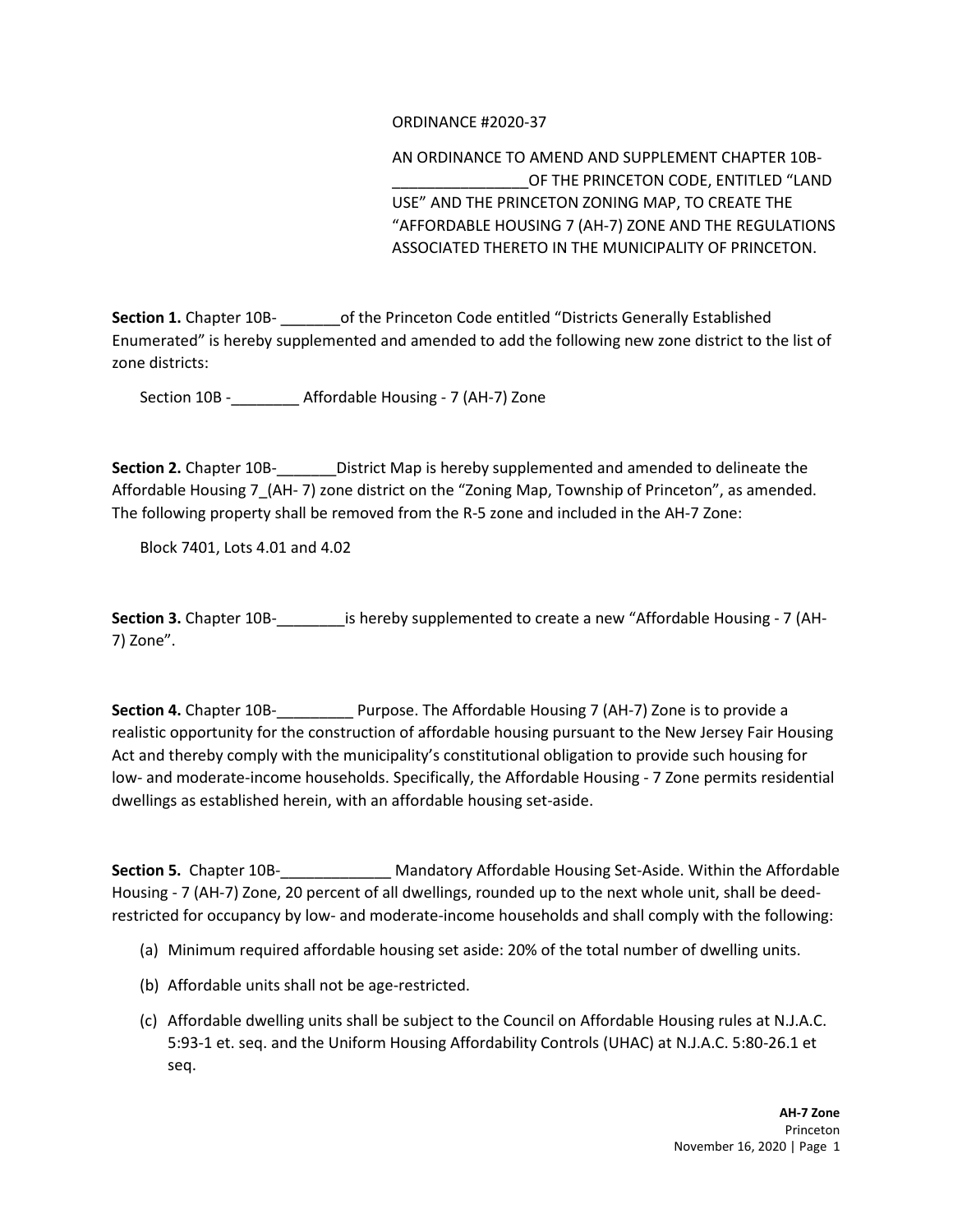- (d) Affordable dwelling unit household income breakdown shall comply with the following:
	- (1) At least 13% of the affordable units shall be affordable to very low-income (VLI) households at 30% of the median income.
	- (2) At least 50% of the affordable units shall be made affordable to low-income households (the 50% requirement is inclusive of the 13% VLI requirement).
	- (3) A maximum of 50% of the affordable units shall affordable to moderate-income households.
- (e) Affordable dwelling bedroom distribution. Bedroom distribution shall be in accordance with the Council on Affordable Housing rules at N.J.A.C. 5:93-1 et. seq., the Uniform Housing Affordability Controls (UHAC) at N.J.A.C. 5:80-26.1 et. seq., the Fair Housing Act (FHA) and all other applicable law.
- (f) The range of affordability, pricing and/or rent of units, affirmative marketing, minimum affordability controls and construction phasing with the market rate units developed on the tract shall also be in accordance with the Council on Affordable Housing rules at N.J.A.C. 5:93-1 et seq., the Uniform Housing Affordability Controls (UHAC) at N.J.A.C. 5:80-26.1 et seq., the Fair Housing Act (FHA) and all other applicable law.
- (g) The Municipal Housing Liaison shall be responsible to affirmatively market, administer and certify the occupant of each affordable dwelling unit, with all administrative costs to be paid by the Developer.

**Section 6.** Chapter 10B-\_\_\_\_\_\_\_Affordable Housing – 7 (AH-7) Zone Regulations

**Section 7.** Chapter 10B-\_\_\_\_\_\_Affordable Housing- 7 (AH-7) Zone Permitted Principal Uses. Within the AH-7 zoning district the following principal uses shall be permitted:

- (a) Townhouses.
- (b) Multi-family apartment dwellings.

**Section 8.** Chapter 10B-<br>Affordable Housing – 7 (AH-7) Zone Permitted Accessory Uses. Within the AH- 7 zoning district the following accessory uses are permitted:

- (a) Off-street parking.
- (b) Street/site furnishings.
- (c) Fences and walls.
- (d) Landscape amenities and open space.
- (e) Pedestrian circulation elements.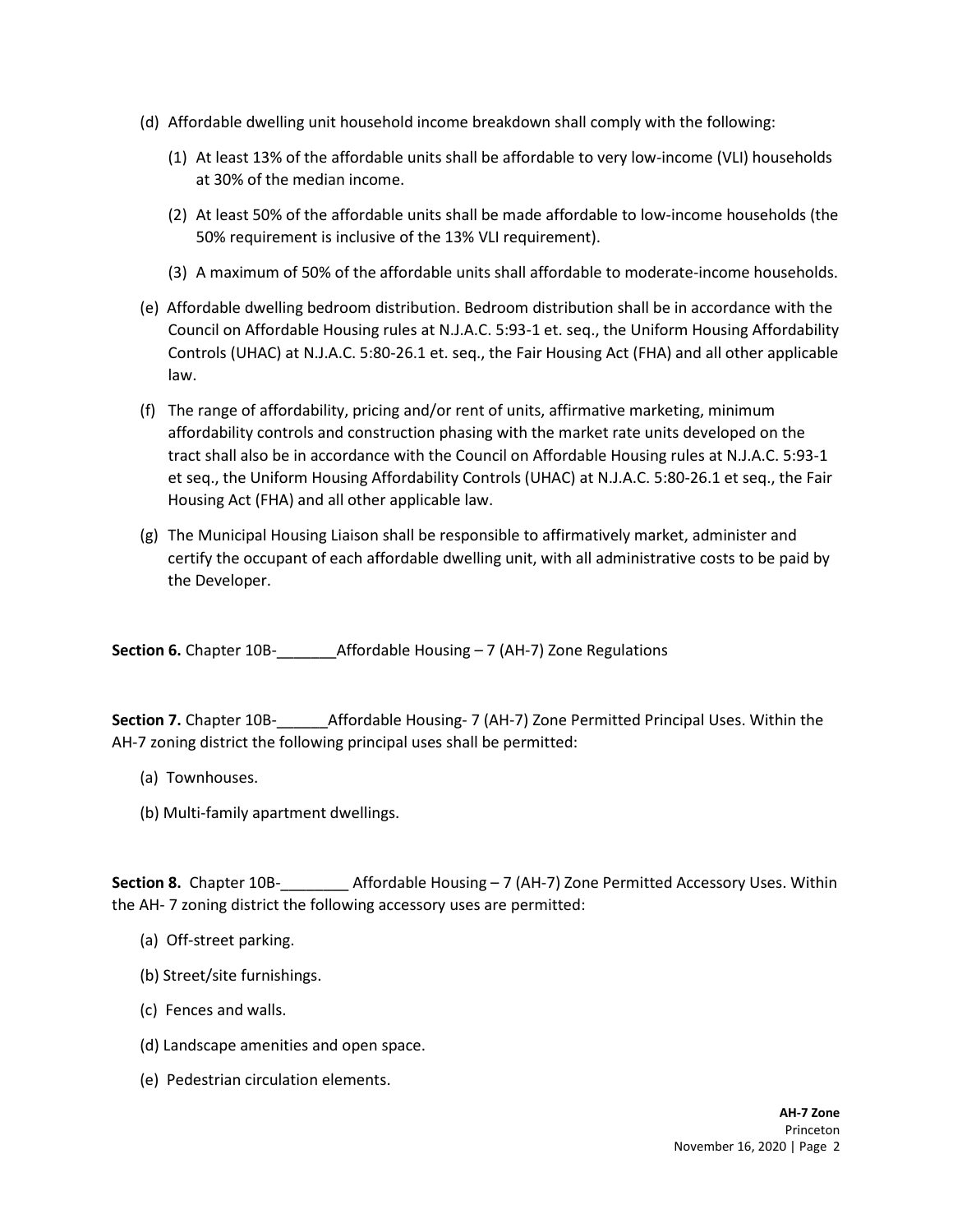- (f) Storm water management facilities and other utilities.
- (g) Home occupations.
- (h) Other customary uses which are incidental and subordinate to a principal permitted use.

**Section 9.** Chapter 10B-\_\_\_\_\_\_\_\_Affordable Housing -7 (AH- 7) Zone Site Development Regulations. Development within the AH- 7 zoning district shall comply with the following regulations:

- (a) Maximum number of dwelling units: 24 townhouse units and 6 multi-family apartment units.
- (b) Maximum number of multi-family apartments per building: 3.
- (c) Maximum number of townhouse buildings: 4.
- (d) Minimum building setback requirements:
	- (1) From Terhune Road right of way: 26 feet to a porch; 34 feet to a façade.
	- (2) From other municipal street rights-of-way (i.e., westerly lot line): 8 feet.
	- (3) From Block 7401, Lots 5, 6, 7 and 8: 35 feet.
	- (4) From Block 7401, Lot 3: 75 feet.
- (e) Maximum building height:
	- (1) Townhouses: 3 stories and 45 feet.
	- (2) Multi-family apartments: 2.5 stories and 35 feet.
- (f) Minimum number of off-street parking spaces: 1.5 per dwelling unit.
- (g) Comprehensive development required. The AH- 7 Zone shall be developed in accordance with single, unified development plan. Subdivision for the purposes of segregating the zone into smaller development tracts is not permitted.
- (h) Access from the municipal right-of-way. There shall be no direct vehicular access to dwellings from Terhune Road. A 50-foot municipal right-of-way that directly abuts the westerly lot line of Block 7401, Lots 4.01 and 4.02 shall be made available for roadway access purposes and grading easements, if required. The roadway shall comply with the following requirements:
	- (1) The road shall have a minimum cartway width of 27 feet.
	- (2) On-street, parallel parking shall be provided on the east side of the roadway.
	- (3) The travelway shall have a minimum width of 20 feet.
	- (4) A multi-use path with a minimum width of 10 feet wide shall be provided on the west side of the roadway.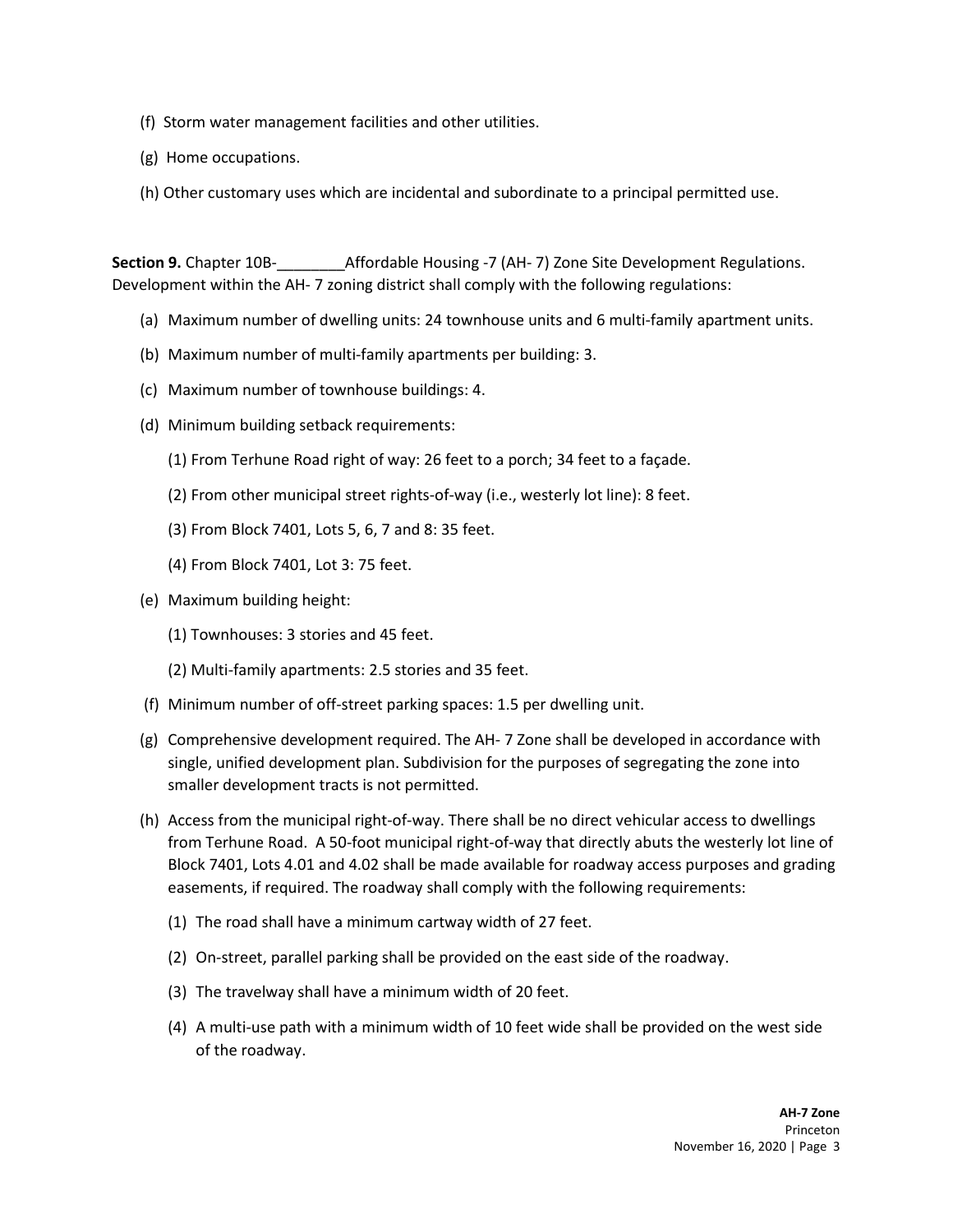- (5) A walking path with a minimum width of five (5) feet shall be provided on the east side of the roadway.
- (i) Internal vehicular access to townhouses and multi-family dwellings shall be from rear alleys that shall comply with the following:
	- (1) Alleys shall have a minimum paved width of 30 feet that is clear of any obstructions.
	- (2) No off-street parking spaces shall be located within the alleys to serve townhouses.
	- (3) Perpendicular parking spaces are permitted as part of an alley to serve multi-family dwellings, provided such spaces are located outside of the minimum paved area of 30 feet.
	- (4) Alleys shall connect directly to the new roadway.
- (j) Planted buffer. A planted, vegetative buffer shall be provided within the required setback area adjacent to Block 7401, Lots 3, 5, 6, 7 and 8 to serve as an effective visual screen, in accordance with Section 10B, Subdivision XI, except as follows:
	- (1) The minimum width of the buffer shall be 15 feet and shall be recorded as a buffer easement within the property deed(s)/recorded plat. The buffer easement shall be restricted to use for visual screening (including buffer plantings/fence/walls) and stormwater management elements.
	- (2) The buffer shall include an opaque fence/wall along the entire length of the buffer adjacent to Block 7401, Lots 5, 6, 7, and 8 and shall conform to the following requirements:
		- (a) The fence/wall shall be located along the common property line between the AH-7 Zone and Block 7401, Lots 5, 6, 7, and 8, on the outside edge of the buffer.
		- (b) The end of the fence/wall shall be set back from the Terhune Road right-of-way 30 feet.
		- (c) The fence/wall shall have a minimum height of six (6) feet and a maximum height of eight (8) feet.
		- (d) The design, materials and finish of the fence/wall shall be subject to Planning Board approval.
	- (3) Stormwater management facilities are permitted within the buffer and required setback area, provided that the efficacy of the buffer as a visual screen is not diminished.
	- (4) The specifications and details of plant material in terms of the type, species, height and quantities shall be subject to Planning Board approval.
	- (5) The integrity and function of the buffer as a visual screen, including plant material, fencing/wall, landform and vegetative cover shall be maintained.
- (k) Front to front facing townhouse buildings shall be spaced a minimum of 60 feet apart, as measured between façades. Porches may project no more than eight (8) feet from the facades.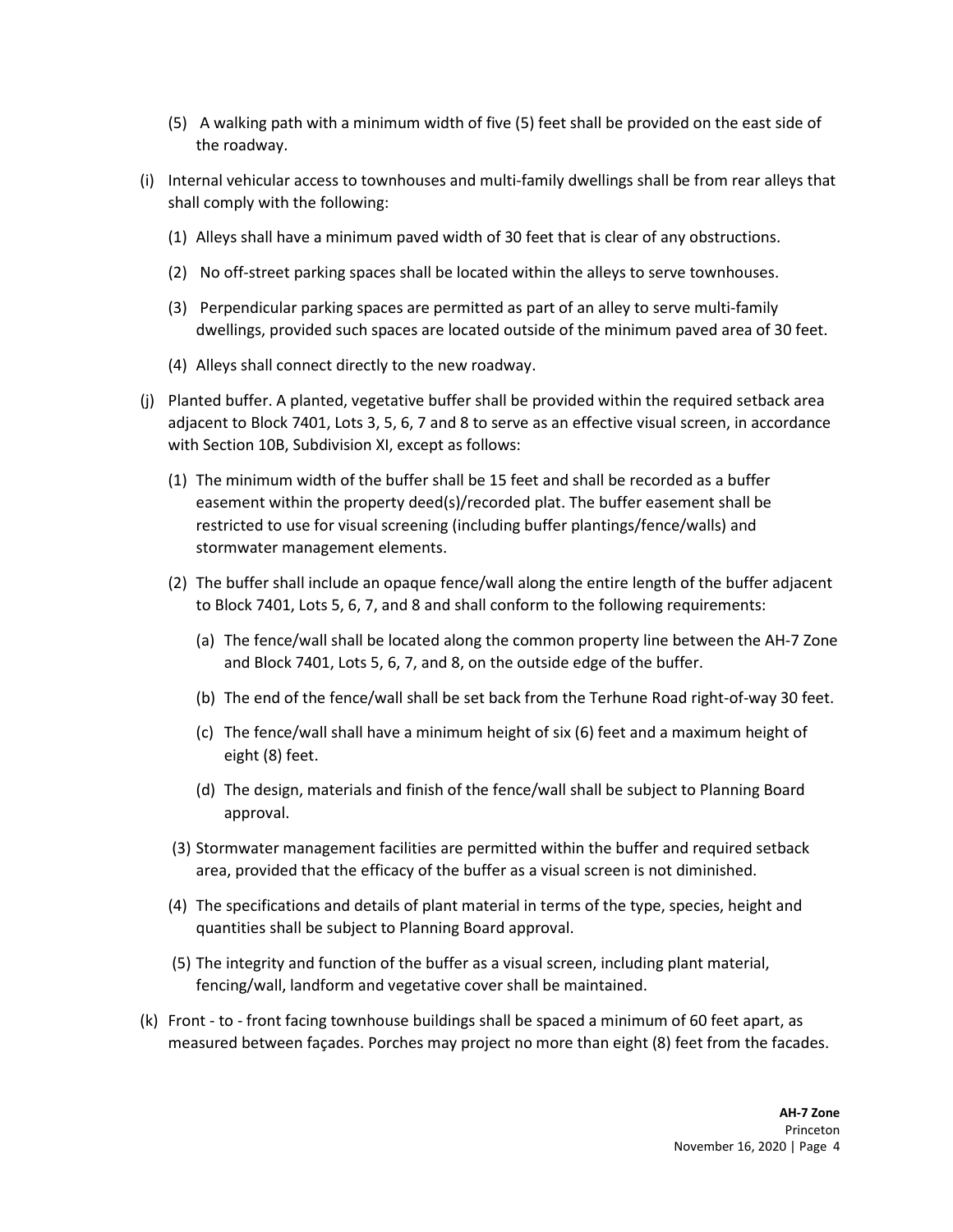- (l) Courtyards shall be developed between pairs of front-to-front facing townhouse buildings. Courtyards shall be predominantly "green" (planted/vegetated) and shall include walking paths that connect to individual townhouse dwelling units and adjacent sidewalk. Pedestrian-scale site lighting may also be permitted in the courtyards.
- (m) Townhouse Façade Fenestration. The fenestration of the elevation of townhouse buildings that face the new municipal road (western facing elevation) shall be equal in terms of the ratio of solids to voids (openings to walls) as that of the elevation of the townhouse building elevation that faces the internal courtyard.
- (n) Street Trees. In lieu of any other requirement with regard to the planting of trees, street trees are required along all street frontages. Due to anticipated restrictions in the horizontal area (and resultant planting medium volume) available for tree plantings along the new municipal street on the west side of the tract, alternative planting methods may be required by the Planning Board to provide sufficient soil volume to promote healthy tree growth and survival. Such methods may include the use of a suspended pavement system that would allow the construction of a sidewalk while also providing for sufficient and unrestricted planting medium within the root zone. An example of such a system is the "Silva Cell" system.
- (o) Bicycle parking. Outdoor bicycle parking shall be provided for the multi-family dwellings according to the following requirements:
	- (1) Bike parking shall be weather-protected and provide the ability for individual users to secure their bicycle(s).
	- (2) Buildings or structures used for outdoor bicycle parking shall be designed to be architecturally compatible with the principal building(s) in terms of materials, colors and finishes.
- (p) Trash and recyclables storage: Each townhouse unit shall be designed to provide an individual storage area for trash and recyclables within the unit adjacent to the rear alley. Trash and recyclables for the multi-family dwellings shall be stored within a dedicated area inside each building.
- (q) Multi-family Standards Exemption: Multi-family dwellings developed pursuant to the AH-7 district regulations shall be exempt from the minimum floor area size requirements of section 10B-278 and the minimum bedroom size requirements of 10B-279.
- (r) Development pursuant to the AH-7 district regulations shall be exempt from the requirements of Division 9 Residential Clusters.

**Section 10**. If any article, section, subsection, sentence, clause or phrase of this Ordinance is, for any reason, held to be unconstitutional or invalid, such decision shall not affect the remaining portions of this Ordinance and they shall remain in full force and effect.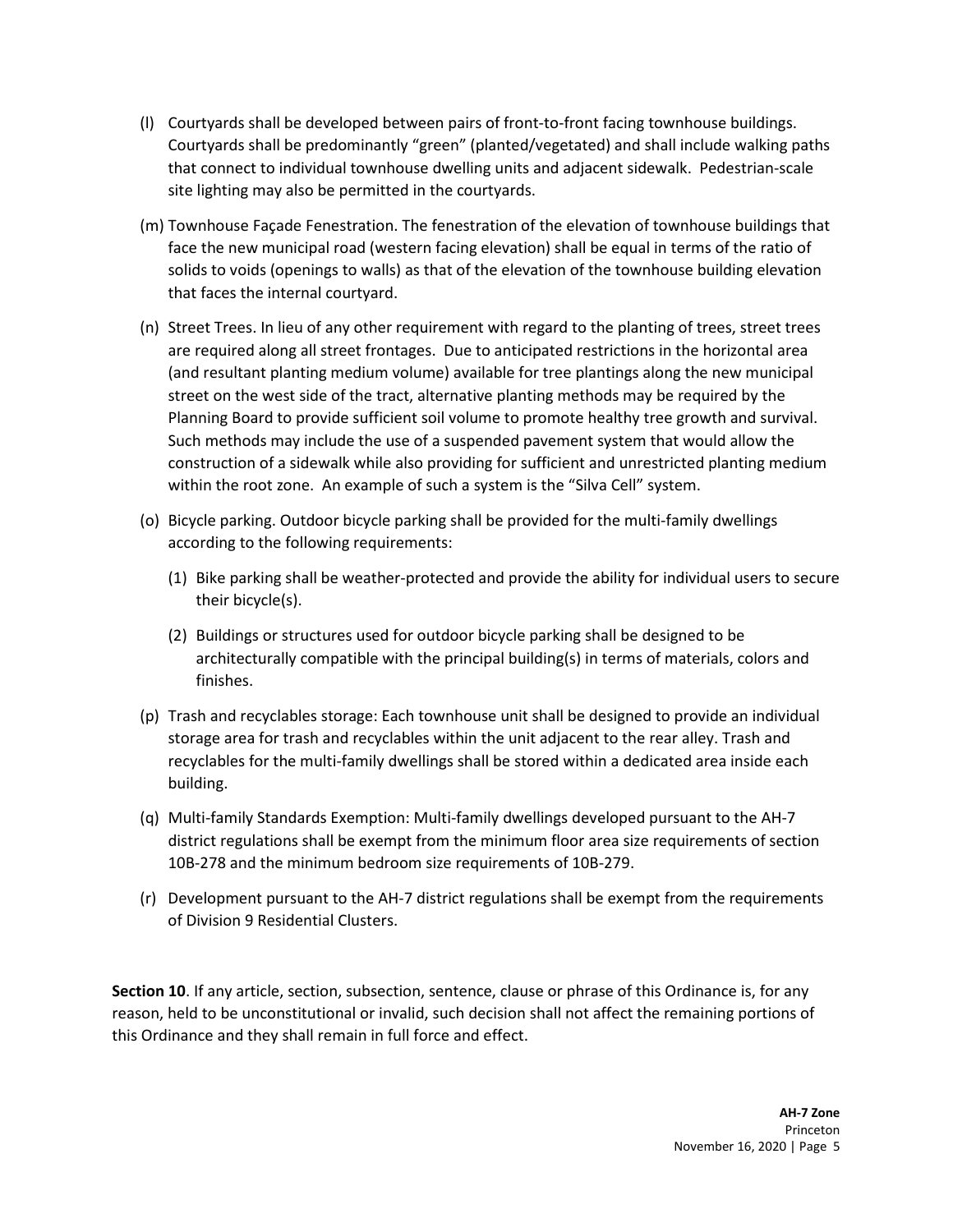**Section 11.** In the event of any inconsistencies between the provisions of this Ordinance and any prior ordinance, the provisions hereof shall be determined to govern. All other parts, portions and provisions of the general ordinances are hereby ratified and confirmed, except where inconsistent with the terms hereof.

**Section 12.** The Municipal Clerk is directed to give notice at least ten (10) days prior to a hearing on the adoption of this ordinance to the Mercer County Planning Board and to all other persons entitled thereto pursuant to N.J.S.A. 40:55D-15, and N.J.S.A. 40:55D-63 (if required).

**Section 13.** After introduction, the Municipal Clerk is hereby directed to submit a copy of the within Ordinance to the planning board for its review in accordance with N.J.S.A. 40:55D-26 and N.J.S.A. 40:55D-64. The planning board is directed to make and transmit to the governing body, within 35 days after referral, a report including identification of any provisions in the proposed ordinance which are inconsistent with the master plan and recommendations concerning any inconsistencies and any other matter as the board deems appropriate.

**Section 14.** This Ordinance shall be presented to the Mayor for her approval and signature, which approval shall be granted or denied within ten (10) days of receipt of same, pursuant to N.J.S.A. 40:69A-149.7. If the Mayor fails to return this Ordinance with either her approval or objection to same within ten (10) days after it has been presented to her, then this Ordinance shall be deemed approved.

**Section 15.** This Ordinance shall take effect immediately upon (1) adoption; (2) approval by the Mayor pursuant to N.J.S.A. 40:69A-149.7; (3) publication in accordance with the laws of the State of New Jersey; and (4) filing of the final form of adopted ordinance by the Clerk with (a) the Mercer County Planning Board pursuant to N.J.S.A. 40:55D-16, and (b) the Municipal Tax Assessor as required by N.J.S.A. 40:49-2.1.